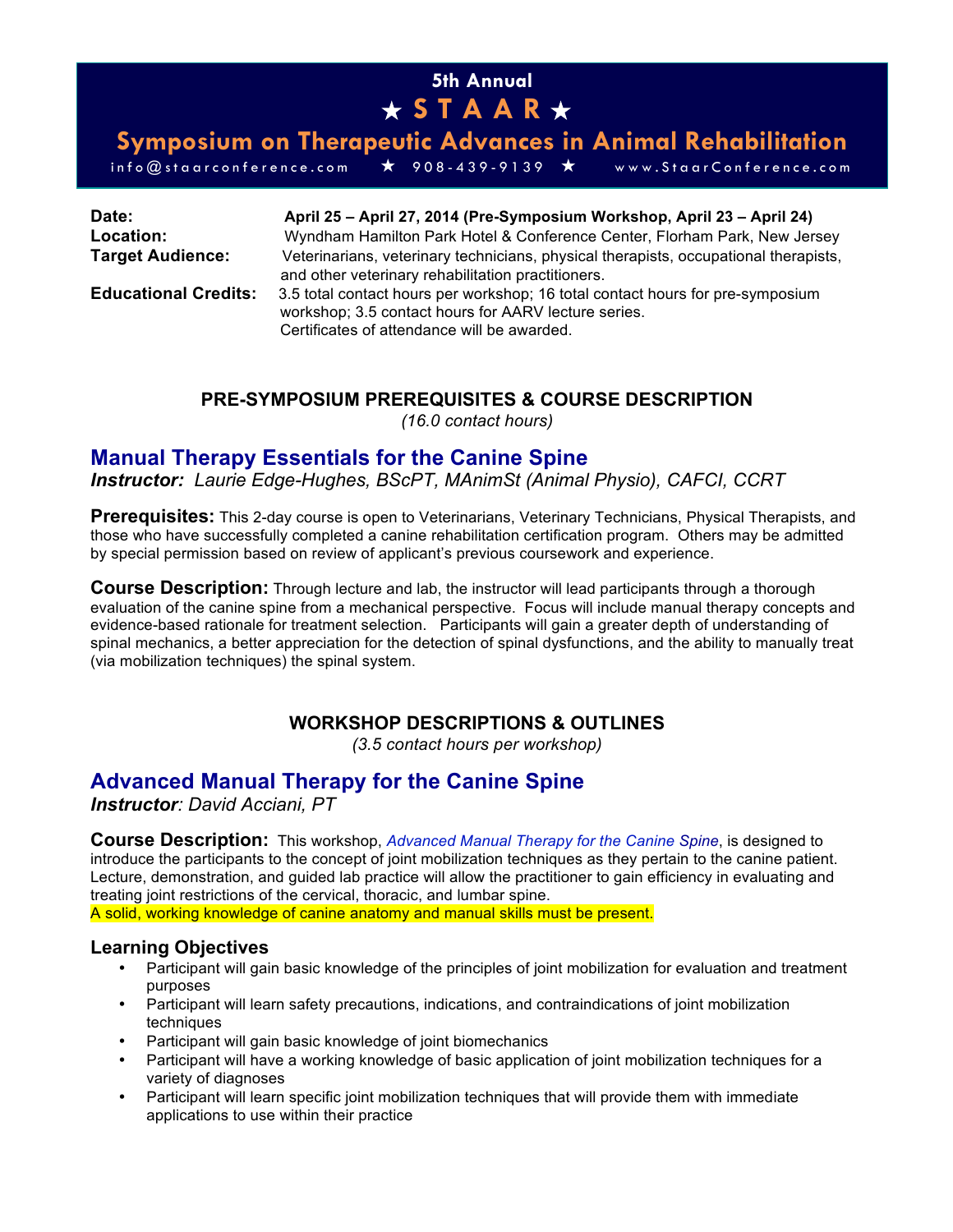# **Advanced Manual Therapy for the Canine Spine - continued**

## **Course Outline**

**Lecture:** (25 min)

- Introduction to joint mobilization and principles
- Indications/contraindications/safety
- Review of joint arthrokinematics and cervical spine (CS) anatomy

 **Lab:** (45 min)

- Assessment of normal/abnormal motion of the CS and specific joint mobilization for treatment
- Palpation of boney landmarks and proper hand placement

 **Lecture:** (25 min)

- Specific joint mobilization techniques of the thoracic spine (TS)
- Indications/contraindications for treatment of the TS

**Lab:** (45 min)

- Practice hands-on techniques and direct application of joint mobilization to the TS
- Assessment of normal/abnormal motion of the TS

 **Lecture:** (25 min)

- Specific joint mobilization techniques of the lumbar spine (LS)
- Indications/contraindications for treatment of the LS

 **Lab:** (45 min)

- Practice hands-on techniques and direct application of joint mobilization to the LS
- Assessment of normal/abnormal motion of the LS

## **Questions & Answers, Wrap up**

## **Selected Soft Tissue Techniques for Activation or Relaxation of Muscle** *Instructor: Laurie Edge-Hughes, BScPT, MAnimSt (Animal Physio), CAFCI, CCRT*

**Course Description:** This workshop, *Selected Soft Tissue Techniques for Activation or Relaxation of Muscle,* is designed to provide participants with a physical therapy approach to management of muscle dysfunction in the canine patient. Topics covered will include muscle assessment for weakness, myofascial restrictions, or myofascial trigger points. Targeted therapies for muscle dysfunction will include manual or mechanical stimuli to activate muscles, therapeutic exercises to ameliorate specific orthopedic conditions, and myofascial release concepts and techniques.

## **Learning Objectives**

- Participants will gain a basic understanding of the difference between strength and motor control timing
- Participants will improve their soft tissue palpation skills
- Participants will be instructed in palpation of trigger points and myofascial restrictions
- Participants will understand how to facilitate muscle activation via targeted exercise strategies
- Participants will learn basic manual therapies to apply to myofascial trigger points and restrictions

## **Course Outline**

**Lecture:** Background theory for muscle / myofascial dysfunctions (1 hour)

- Review of anatomy
- Theory for cause of muscle dysfunctions
- Introduction to therapeutic concepts
- Lab: Testing and/or palpating for muscle dysfunctions (1 hour)
	- Assessing for muscle weakness
	- Assessing for myofascial trigger points
	- Assessing for myofascial restrictions
- **Lab:** Therapeutic exercise for hind limb dysfunction (45 min)

**Lab:** Myofascial treatments (45 min)

- Myofascial trigger point therapies
- Myofascial release therapies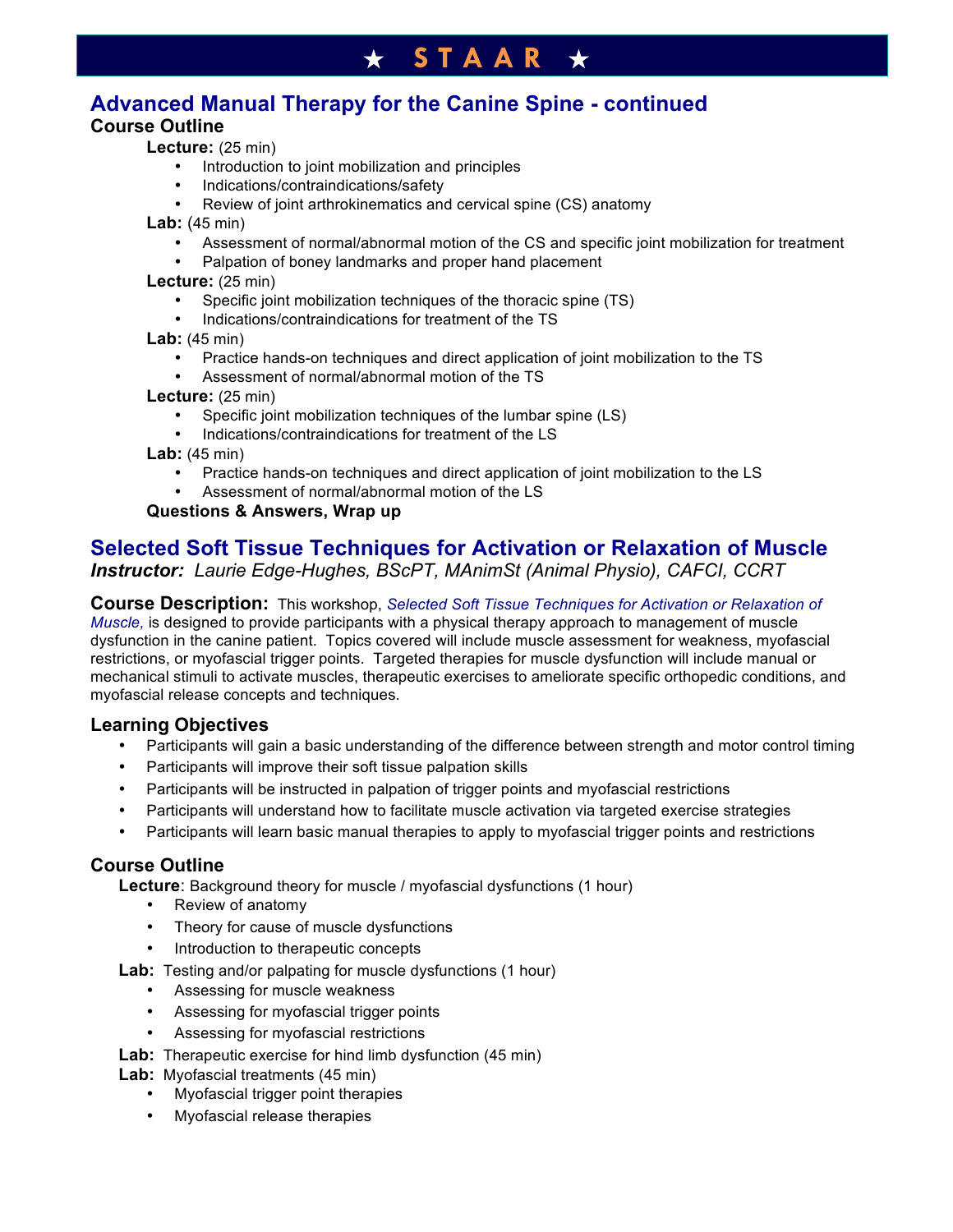## **Physical Therapy Differential Diagnostics for the Cervico-Thoracic-Shoulder Region**

*Instructor: Laurie Edge-Hughes, BScPT, MAnimSt (Animal Physio), CAFCI, CCRT*

**Course Description:** This workshop, *Physical Therapy Differential Diagnostics for the Cervico-Thoracic-Shoulder Region*, is intended to provide participants with the background theory and hands-on skills to confidently perform a physical assessment of the cervico-thoracic-shoulder region in the dog. Physical therapy assessment skills and clinical reasoning will be highlighted.

## **Learning Objectives**

- Participants will gain a functional understanding of cervico-thoracic-shoulder region anatomy
- Participants will be able to identify the pain-generating conditions, structures, and mechanisms for the cervico-thoracic-shoulder region
- Participants will be instructed in physical therapy, clinical reasoning, and physical tests to identify pathoanatomical and patho-functional conditions of the cervico-thoracic-shoulder region
- Participants will better understand what physical findings may indicate the necessity for further diagnostic testing

## **Course Outline**

 **Lecture:** Assessment of the canine caudal cervical spine, cranial thorax, and shoulder joint (1 hour)

- Review of anatomy and biomechanics of the caudal cervical spine, cranial thorax, and shoulder  $\circ$  joint and soft tissue structures will be highlighted
- Discussion of the potential generators for pain in each of the 3 selected areas
- Subjective history and observations pertaining to the cervico-thoracic-shoulder region

 **Lab:** Physical assessment techniques for differential functional diagnosis between facets joints, discs, and nerves in the caudal cervical and cranial thoracic spine of the dog (1 hour)

- Techniques to identify intervertebral disc disease or degenerative disc disease
- Techniques to identify neural impingement or inflammation
- Techniques to identify facet joint dysfunction

 **Lab:** Physical assessment techniques for differential functional diagnosis of the first 4-5 canine ribs (45min)

- Techniques to identify pain and asymmetric positioning
- Techniques to identify hypertonicity in intercostal muscles
- Techniques to identify pain within the costovertebral and costotransverse joints

 **Lab:** Physical assessment techniques for differential functional diagnosis of both soft tissue and joint issues at the canine shoulder (45 min)

- Manual techniques to help identify shoulder joint conditions such as medial shoulder dysfunction, shoulder hypermobility, early or late stage osteoarthritis, OCD, and osteosarcoma
- Manual techniques to identify soft tissue injuries such as muscle strains and tendinopathies (i.e. subscapularis, biceps tendon, supraspinatus, infraspinatus, and teres major/latissimus dorsi, and myofascial trigger points in the latter)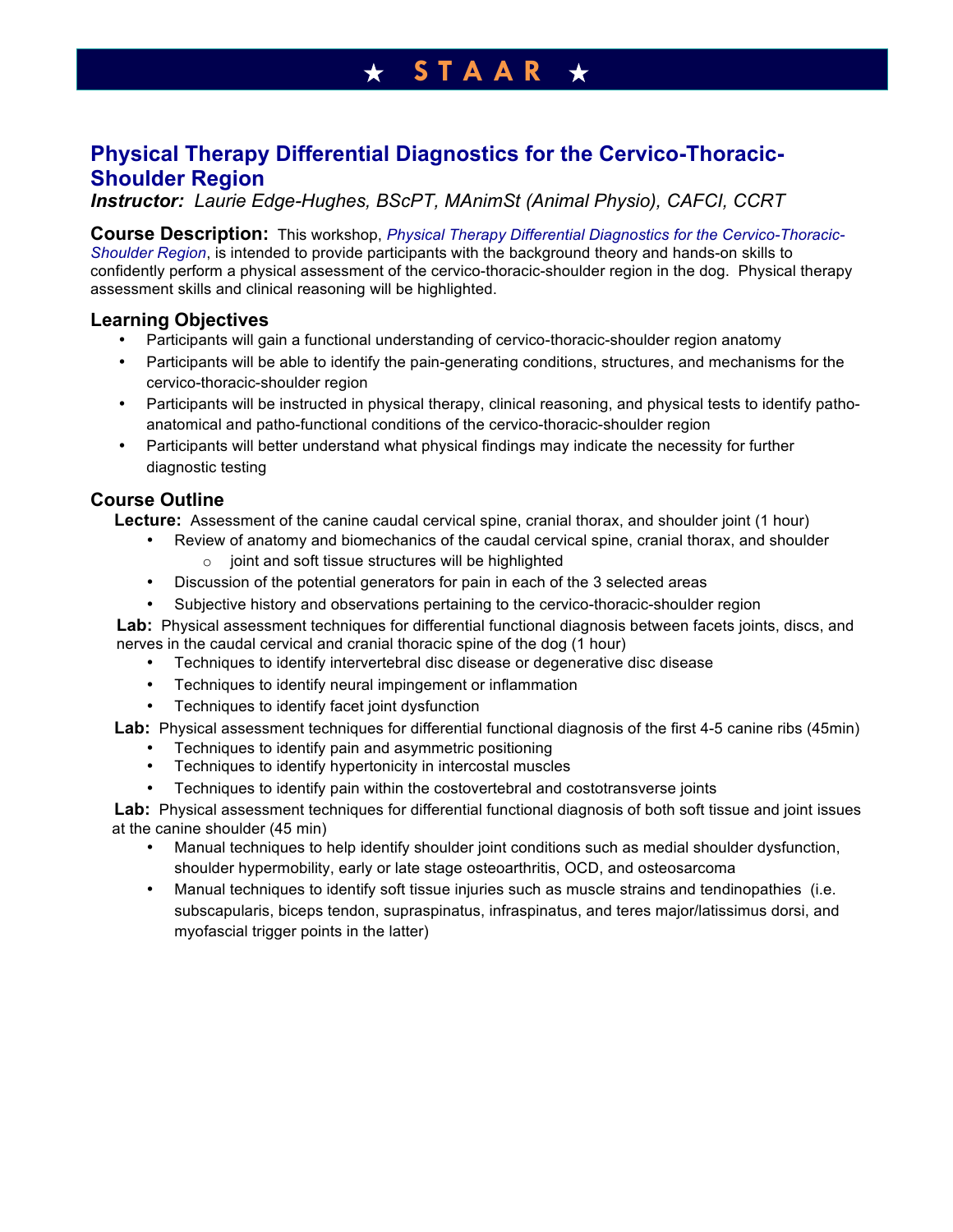## **Brace Yourself: Splints, Soft Orthoses, and Assistive Aids – Using and Modifying Devices to Improve Mobility**

*Instructor: Ilaria Borghese, MS, MA, OT*

**Course Description:** This workshop, *Brace Yourself: Splints, Soft Orthoses, and Assistive Aids-Using and Modifying Devices to Improve Mobility*, will guide participants in identifying specific functional mobility deficits, selecting the appropriate device to alleviate the deficit, and where no device is available, provide resources and skills for custom-modification or fabrication of required devices. Participants will have practical laboratory experience developing splints, soft orthoses, and assistive aids using a variety of materials including but not limited to low-temperature thermoplastics, neoprene, nylon, and hardware. In addition, biomechanical and fitting principles as applied to the canine patient will be reviewed. Specific attention will be placed on common orthopedic and neurologic conditions including but not limited to hyperextension injuries, Achilles tendon rupture, and brachial plexus injuries. Participants will be supplied with a resource guide of currently available braces for immobilization, support, protection, and assistance, as well as other resources for acquiring raw materials.

## **Learning Objectives**

- Identify a variety of pre-fabricated and custom-made orthotic, splinting, and bracing devices<br>• Determine the most suitable device either pre-fabricated or custom-made to improve function
- Determine the most suitable device, either pre-fabricated or custom-made, to improve functional performance
- Identify various materials and tools that can be used in custom splinting and bracing
- Demonstrate clinical reasoning and problem-solving skills to custom-fabricate or custom-modify splints or braces using a variety of materials to meet the needs of individual small animal patients
- Demonstrate a solid understanding of the basic biomechanical and fitting principles involved in fitting and custom-making a splint or brace
- Demonstrate good beginning skills in using low-temperature thermoplastic materials, including splint fit, cosmesis, and padding, strapping, and traction options

## **Course Outline**

#### **Lab**

- Human splinting lab
	- familiarize yourself with custom thermoplastic splinting materials and tools
	- $\circ$  assess short-term wear issues fit, comfort, areas of pressure

#### **Lecture**

- Pre-fabricated splints and braces
- Custom-made soft, semi-rigid, and rigid supports and braces and mobility assists

#### **Lab**

• Case-studies - identify specific physical limitations, and create/fabricate/modify optimal device(s) to improve functional mobility

**personal case studies welcome – please submit case study information including patient history and digital photos or video to Ilaria@therapaw.com prior to April 20. Thank you.**

### **Lecture**

- Introduction to custom splinting with thermoplastics
	- splint applications, designs, materials and tools
	- $\circ$  fabricating a custom splint principles (e.g., mechanical, anatomic) applied when splinting the canine patient

#### **Lab**

• Canine lab – fitting, modifying, fabricating splints, soft orthoses, and assistive aids. Participants choose to work with devices that are most appropriate for their target patient population **personal case studies welcome – please submit case study information including patient history and digital photos or video to Ilaria@therapaw.com prior to April 20. Thank you.**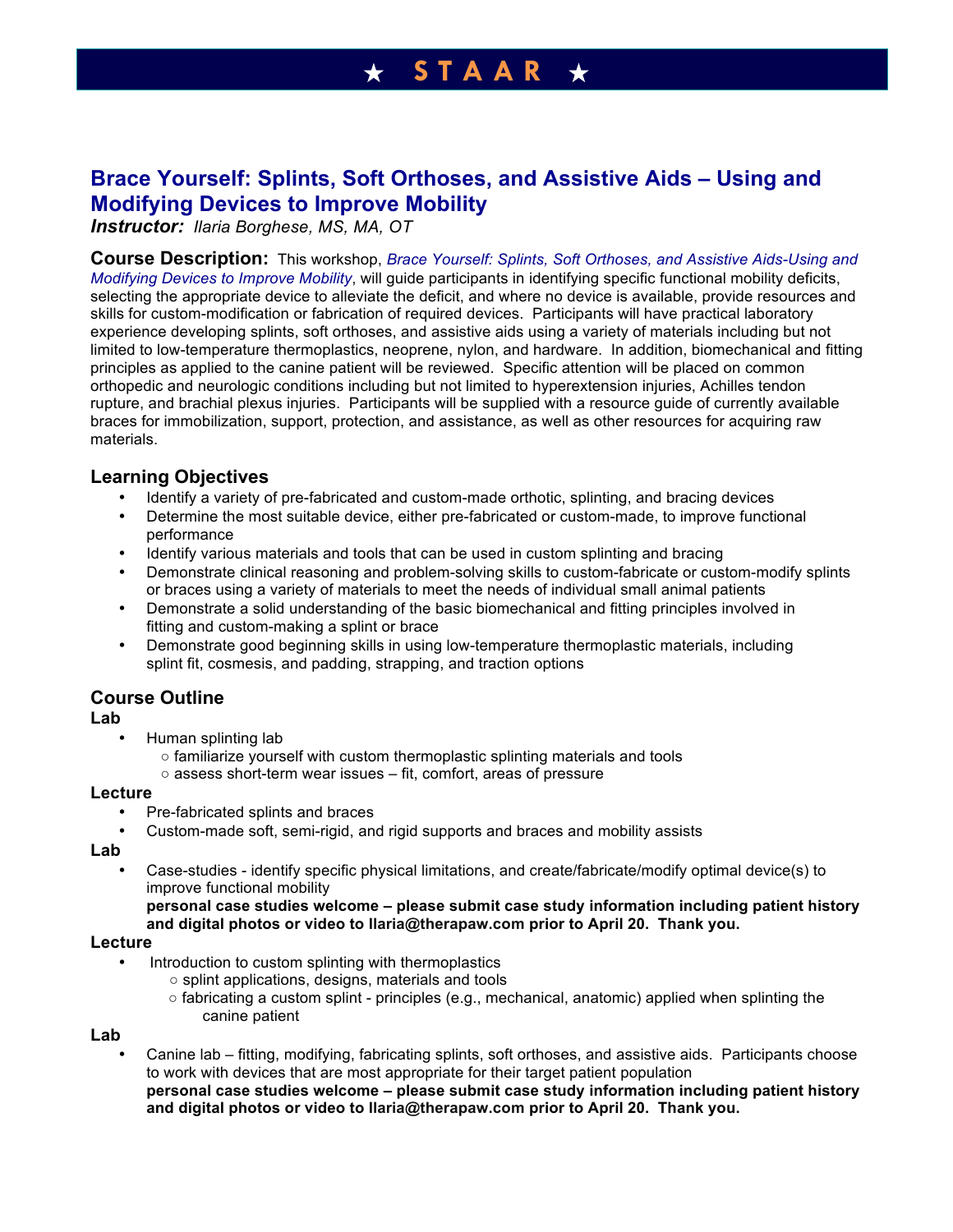**Nervous About Nerves? Using Physical and Functional Neurologic Examination to Direct Therapy**

*Instructor: Julia Tomlinson BVSc PhD, DAVCS, CCRP, CVSMT, Dipl, American College of Veterinary Sports Medicine & Rehabilitation, Twin Cities Animal Rehabilitation Clinic*

**Course Description:** This workshop, *Nervous about Nerves? Using Physical and Functional Neurologic Examination to Direct Therapy*, will include a short lecture encompassing an overview of the nervous system, concentrating on the practical aspects of testing nervous system function. The lab will consist of case workups, both on dogs present and video examination of cases I have seen. Audience participation through case presentation is welcomed. We will move from examination to discussing appropriate therapeutic plan.

### **Learning Objectives**

- Participants will review the parts of the nervous system and how they interact (from a practical standpoint)
- Participants will learn how to identify subtle neurologic deficits and assign them levels of significance
- Video analysis and live analysis of neurologic patients will be evaluated and discussed **participants should email drjulia@tcrehab.com with footage of interesting cases**
- Functional examination techniques and use of diagnostic tests as therapy will be demonstrated and practiced

## **Course Outline**

#### **Lecture**

- Review of the nervous system of the dog will be covered along with updates in our knowledge about the brain and body interactions
- A small amount of comparative data will be covered to aid understanding of nerve function
- Some myths about 'functional neurology' will be debunked/explained
- How to group together clinical signs to produce your differential diagnosis list

#### **Lab**

- Putting it all together; using the examination results to direct therapy with emphasis on practical applications that can be performed in any rehabilitation setting
- Analysis using volunteer dogs and tips to correct issues of imbalance in the nervous system
- Subjective video analysis of clinical cases
- Interactive discussion of cases including treatment approach
- Interactive discussion of participant-submitted cases –

**participants should email drjulia@tcrehab.com with footage of interesting cases**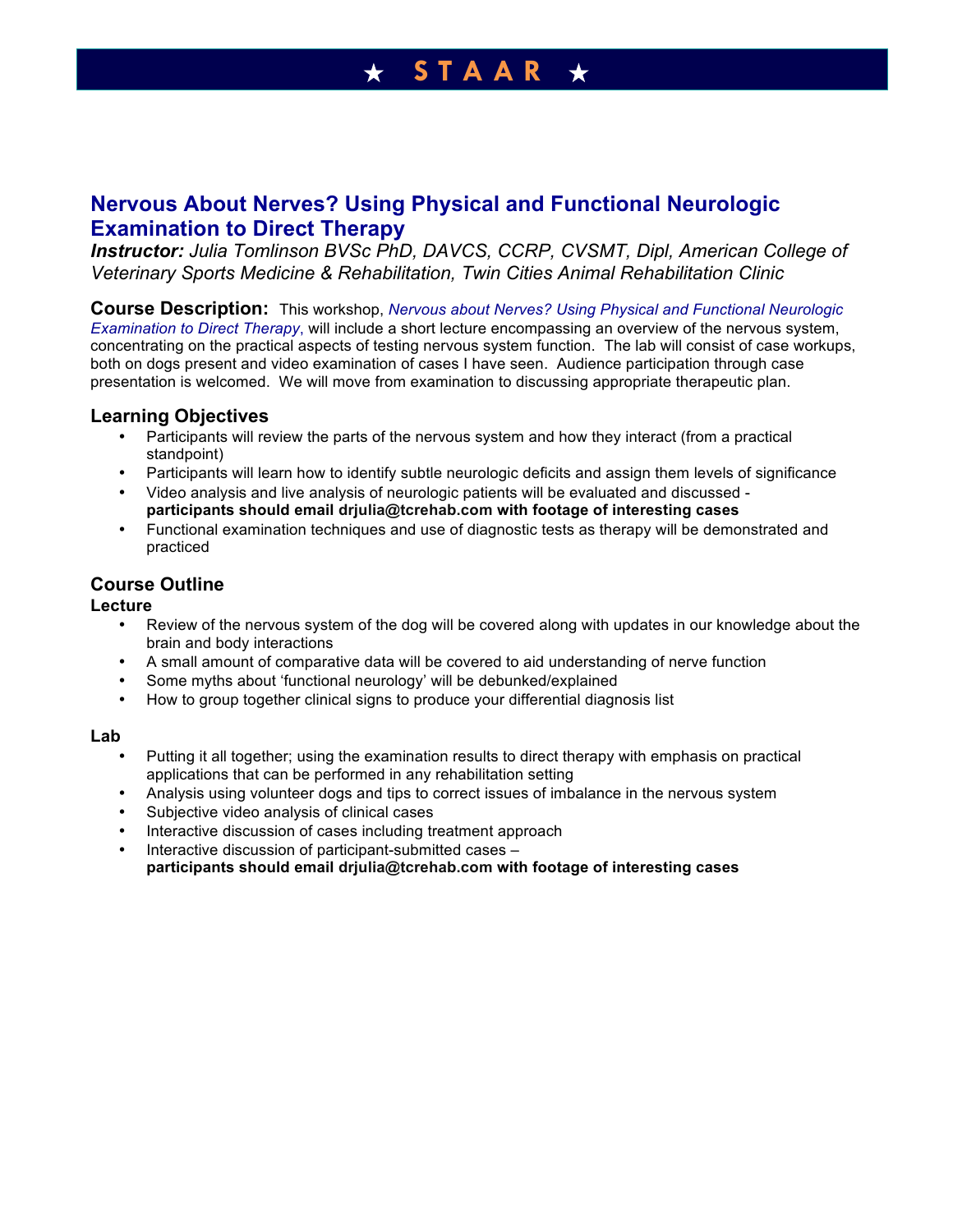## **AARP for our Patients: Assessment, Assistance, Rehabilitation, and Pain Management of the Senior Pet**

*Instructor: Julia Tomlinson BVSc PhD, DAVCS, CCRP, CVSMT, Dipl, American College of Veterinary Sports Medicine & Rehabilitation, Twin Cities Animal Rehabilitation Clinic*

**Course Description:** This workshop, *AARP for our Patients: Assessment, Assistance, Rehabilitation and Pain Management of the Senior Pet*, will include a short lecture, encompassing common issues of senior dogs, as well as ways of assessing pain, differentiating ageing from clinical disease, and putting this together to provide comprehensive care. The lab will consist of analysis of senior pets as well as examination of assistive devices, mobility aids, and other tips and tricks to help with activities of daily living.

## **Learning Objectives**

- Participants will learn how to differentiate natural ageing from clinically relevant issues using the latest information about ageing in dogs
- Participants will observe and examine senior pets in the lab and via video (useful handouts such as weight charts, pain scoring, mobility questionnaire, nutritional recommendations, and 'real age' charts will be provided)
- Therapeutic plans will be formulated with interactive discussion so participants will learn new approaches
- Putting it all together participants will learn to use all the information to educate owners on how to best care for their senior pet

## **Course Outline**

### **Lecture**

- Introduction to the ageing process what is normal ageing?
- Common diseases that occur in senior pets
- Mobility problems in older pets
- Adapting to care for the senior pet, educating your clients, educating yourself
- Resource guide

### **Lab**

- Evaluation of volunteer dogs, differentiating issues that can be improved from the natural ageing process
- Subjective video analysis of additional patients
- Formulating a comprehensive care plan
- Information sharing session, discussion of what everyone has found useful in their practice, with the ideas being shared via email after class
- Interactive discussion of participant-submitted cases **participants should email drjulia@tcrehab.com with footage of interesting cases**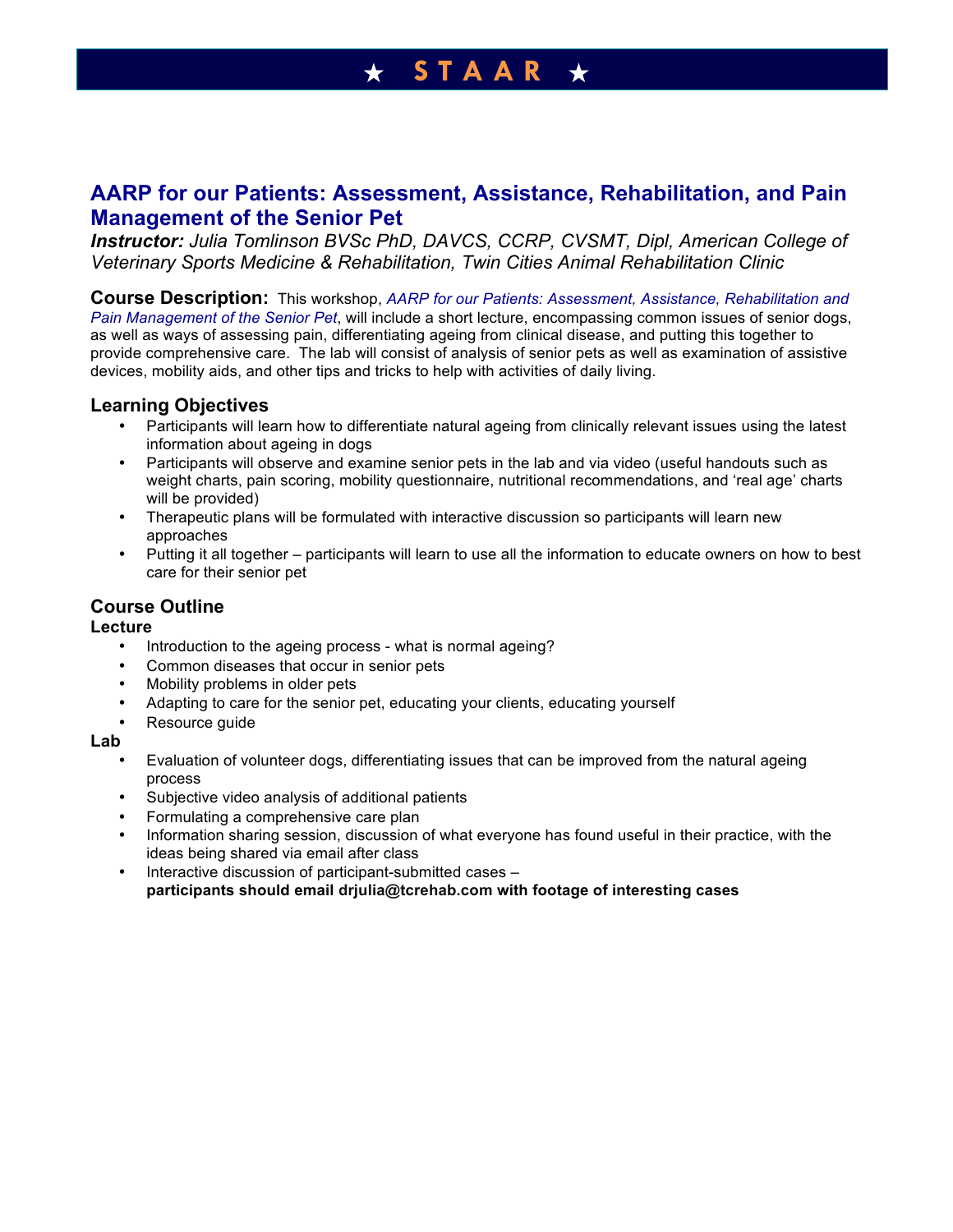# **Canine Conditioning: The Link Between Rehabilitation and Return to Sport**

*Instructor: Linda McGonagle, MSPT, LVT*

## **Workshop Description**: This workshop, *Canine Conditioning: the Link between Rehabilitation and Return*

*to Sport,* provides participants with an understanding of how to create a conditioning program for canine athletes. The lab sessions will include a review of the Sports Medicine Examination and focus on lesson plans with specific exercises to increase conditioning and fitness. Guidelines for puppies and senior performance dogs will be included.

## **Learning Objectives**

Participants will:

- Understand criteria for phases of recovery: rehab, conditioning, and return to sport
- Gain an understanding of the evidence available related to conditioning dogs
- Become aware of some unique aspects of a Sports Medicine Exam
- Learn the components of a comprehensive conditioning program
- Complete progressive exercises that address conditioning goals
- Learn shaping techniques that will increase quality of movement
- Complete advanced core strengthening exercises
- Understand how conditioning principles can be applied to puppies and seniors

## **Course Outline**

### **Lecture**

- Introduction
- Criteria for entering the conditioning phase
- Goals of conditioning

The science of conditioning

- The first step: Sports Medicine Examination
	- o Unique aspects of the Sports Medicine Exam
		- **.** History
		- **·** Structure
		- Sports injuries<br>■ Performance.
		- Performance analysis
		- Compensatory patterns
- The second step: Developing the conditioning program
	- o Guiding principles
	- o Team collaboration
	- o Key components
	- o Program design
	- o Warm-up and cool down
	- o Progressive exercises

#### **Lab**

- Review of Sports Medicine Examination
	- $\circ$  Demonstrate complete exam with special tests for structural soundness, MSI, and iliopsoas strain
	- $\circ$  Demonstrate practical clinical tests for weight-bearing and video performance analysis
- Accelerate canine performance through conditioning: A step-by-step guide
	- o Lesson one exercises
	- o Shaping movement
	- o Lesson two exercises
	- o Lungeing
- Advanced core strengthening: Transitions
- Using weights
- Guidelines for puppies and seniors

**Summary:** The next step: Return to sport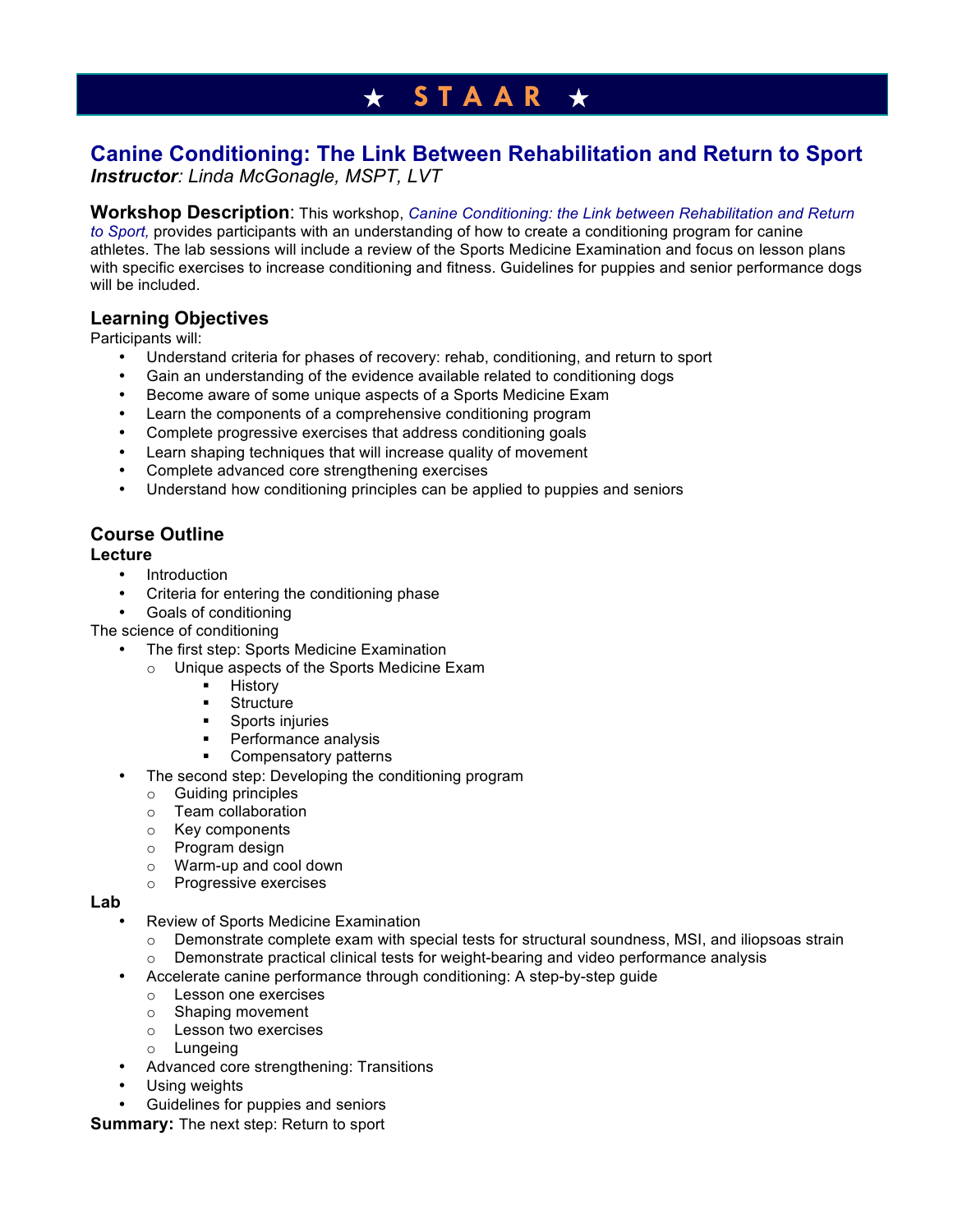# **Physical Therapy Treatment Plans for the Elbow, Shoulder, and Hip**

*Instructor: Ria Acciani, MPT* 

**Course Description:** This workshop, *Physical Therapy Treatment Plans for the Elbow, Shoulder, and Hip*, is intended to provide participants with treatment plans and evaluation skills to assess the elbow, shoulder, and hip. The focus will include the ability to utilize manual techniques to effectively treat clinical objective findings that may stem from these areas. We will concentrate on the ability to develop and modify treatment plans given that each patient can progress through treatment at different rates.

## **Learning Objectives**

- Participants will understand the functional anatomy of the elbow, shoulder, and hip
- Participants will learn to conduct the subjective and physical exams of the elbow, shoulder, and hip needed to determine injuries/dysfunctions
- Participants will gain an understanding of common areas of pathology that may occur in the elbow, shoulder, and hip
- Participants will understand and properly execute advanced manual techniques to effectively treat objective findings associated with soft tissue injuries
- Participants will be given treatment plans for the elbow, shoulder, and hip and learn to understand the development and progression of these plans and modify them as needed

## **Course Outline**

**Lecture: (**60 min): Evaluation/assessment of the elbow, shoulder, and hip

- Quick review of anatomy of the elbow, shoulder, and hip
- Review of gait abnormalities
- Outline possible objective findings and present common subjective complaints
- Describe and present treatment plans for the elbow, shoulder, and hip
- Treatment plan development and progression

Lab: (60 min): Special tests and goniometric measurements for assessment of soft tissue injury of the elbow, shoulder, and hip

- Demonstrate special tests
- Demonstrate goniometric measurements of elbow, shoulder, and hip

**Lab:** (60 min): Physical assessment techniques for identifying soft tissue injury in the elbow, shoulder, and hip

- Demonstrate general soft tissue palpation of elbow, shoulder, and hip
- How to determine progression of treatment plan and then how to modify for individual cases

**Lab:** (30 min): Advanced manual techniques for the elbow, shoulder, and hip

• Demonstrate specific manual techniques emphasizing proper hand placement, direction of force, and proper grade applied to achieve desired results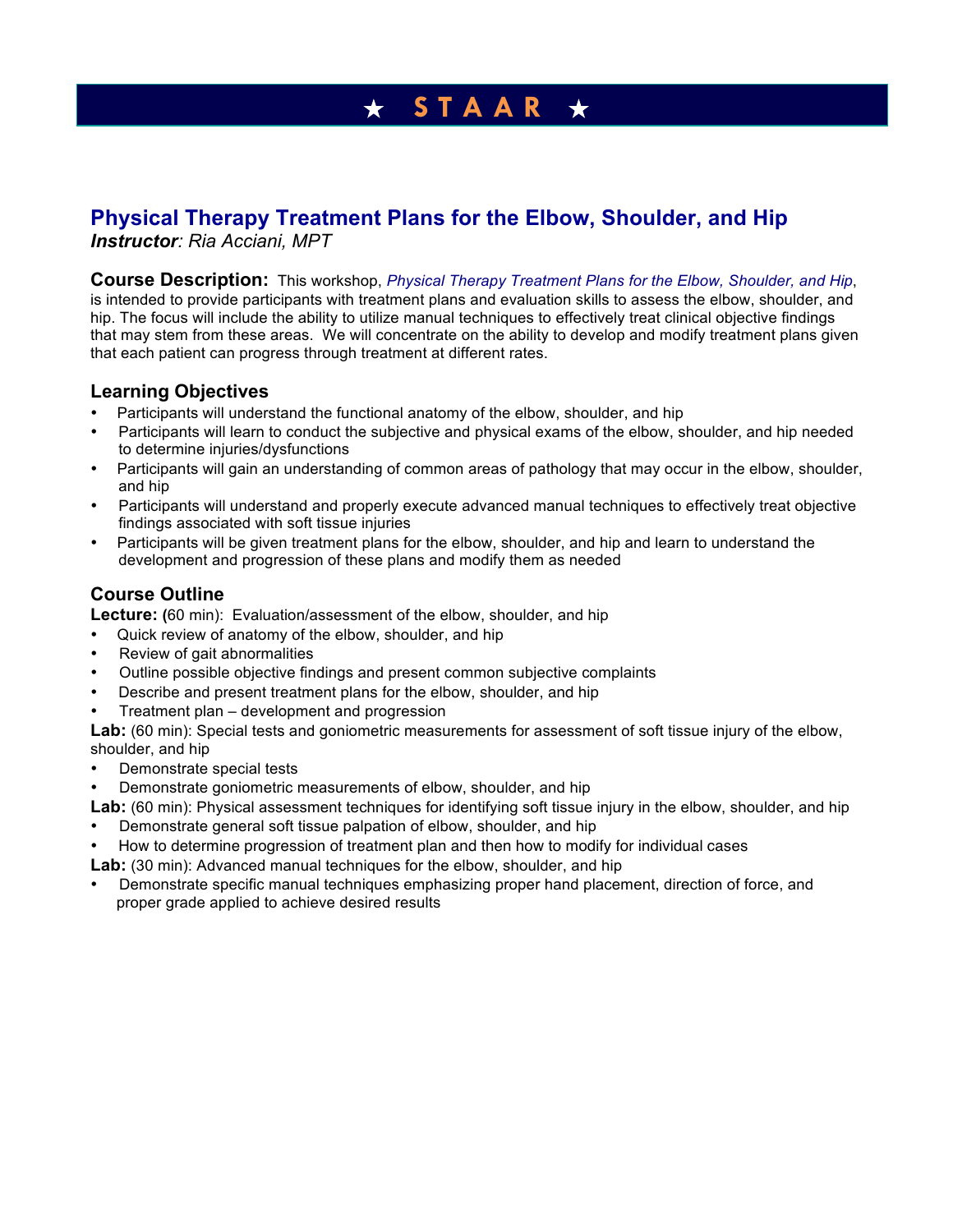## **Using Gait Analysis and Structure to Determine Lameness and Treatment**

*Instructor: Ria Acciani, MPT* 

**Course Description:** This workshop, *Using Gait Analysis and Structure to Determine Lameness and Treatment*, is intended to provide participants with a working knowledge of using gait and structure as an evaluation skill to assess lameness and structural issues. The focus will include the ability to utilize gait analysis to develop treatment plans based on gait abnormalities and structural observations.

## **Learning Objectives**

- Understanding of structural anatomy and biomechanics during gait
- Understanding of common areas of focus when determining "good" structure
- Understanding how structure relates to function during gait and the issues that may arise with common structural issues
- Understanding of gait and structure and how to determine lameness when assessing gait
- Ability to immediately apply these skills to their practice and ability to enhance their outcomes by understanding gait analysis and structure

## **Course Outline**

**Lecture: (**60 min): Gait evaluation/assessment

- Quick review of structural anatomy and biomechanics
- Review of joint mechanics and gait abnormalities
- Discuss how structure relates to function
- Outline possible objective findings during gait and review proper angles for structure
- Treatment plan development
- **Lab:** (60 min): Observe gait
	- Palpate and locate all structural landmarks required for measurement of proper structure
	- Measure angles of pelvis and shoulder layback
	- Demonstrate normal/abnormal gait patterns with videos
- Lab: (45 min): Determine treatment plan from gait abnormalities
	- Demonstrate treatment techniques to utilize once gait and structure have been assessed
	- Palpation techniques to identify restrictions or areas of concern once lameness has been determined
- **Lab:** (45 min): Gait analysis using technology
	- Demonstrate different gait/stance analysis products
	- Observe difference between clinical observation and computer-generated report
	- Learn to read computer-generated report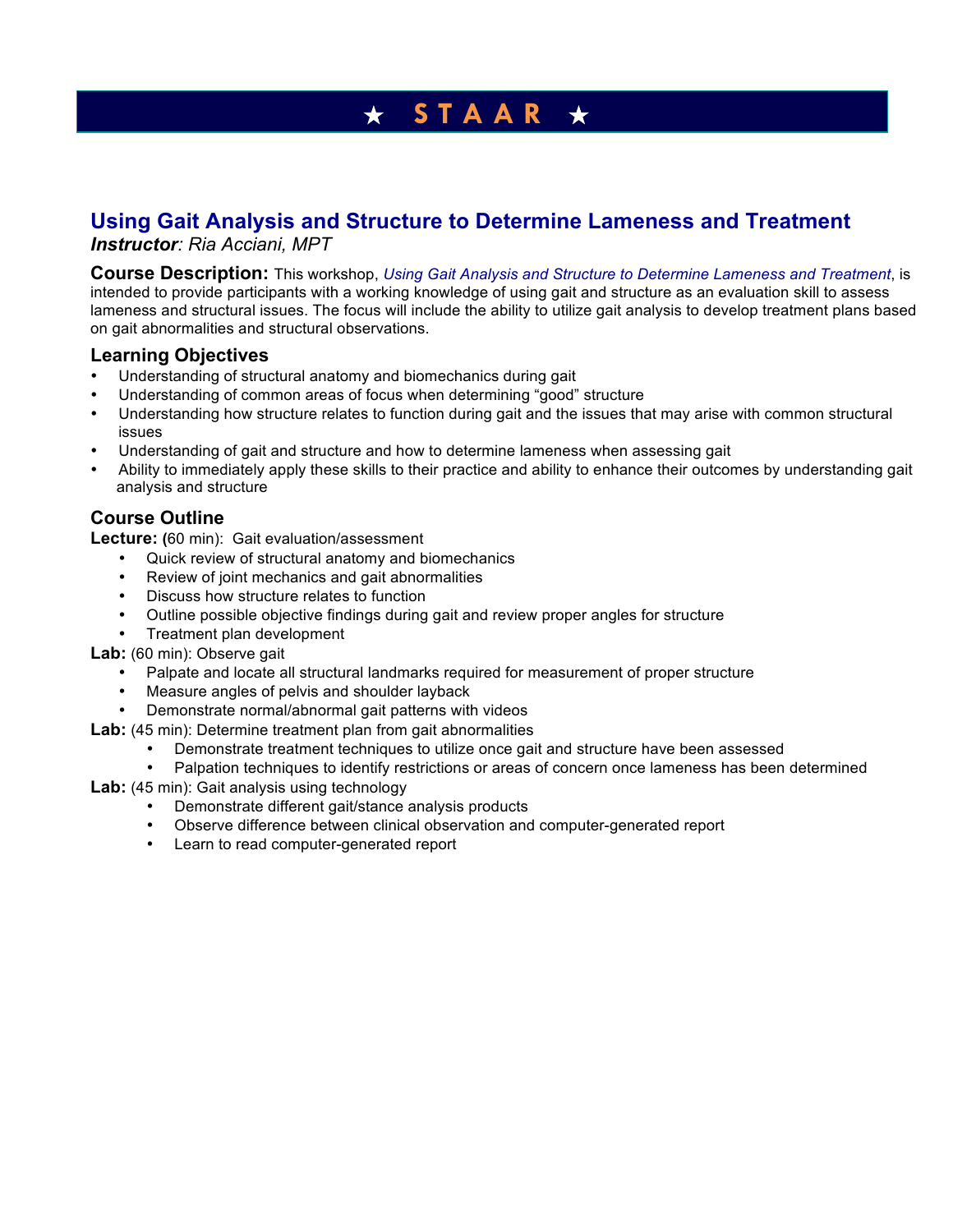### **AARV LECTURE TRACK DESCRIPTIONS & OUTLINES**

*(3.5 contact hours per lecture session)*

## **Canine Degenerative Myelopathy Updates and Considerations of Physiotherapy**

*Speaker: Joan Coates, DVM, MS, Diplomate ACVIM-Neurology*

### **Lecture:**

Canine degenerative myelopathy (DM) is an adult-onset fatal neurodegenerative disease that occurs in many breeds. The initial upper motor neuron spastic paraparesis and general proprioceptive ataxia in the pelvic limbs progress to flaccid lower motor neuron disease. Recently, a mutation in the superoxide dismutase 1 (SOD1) gene was found to be a risk factor for DM. Mutations in the SOD1 gene are also an underlying cause for some forms of amyotrophic lateral sclerosis (ALS – Lou Gehrig's disease). This presentation will review the current knowledge of DM with regard to its clinical disease spectrum and how it impacts physiotherapy protocol development.

## **Evidence-Based Medicine in Rehabilitation Today**

*Speaker: Kristin Kirkby, DVM, DACVS, PhD, Dipl, American College of Veterinary Sports Medicine & Rehabilitation*

### **Lecture:**

- **Introduction** 
	- What is evidence-based (veterinary) medicine?
		- o Levels of evidence
	- What is physical rehabilitation
		- o Outcome measures in rehabilitation
- Evidence for physical rehabilitation programs in veterinary medicine
	- o Review of veterinary studies incorporating rehabilitation
		- -Orthopedic surgery
		- -Neurologic conditions
		- -Weight loss
		- -Other
- Evidence for therapeutic modalities
	- o Review of basic science studies and any available clinical veterinary research
		- (References also to human and equine medicine)
			- -Thermotherapy
			- -Neuromuscular electrical stimulation
			- -Ultrasound
			- -Extracorporeal shock wave therapy
			- -Therapeutic laser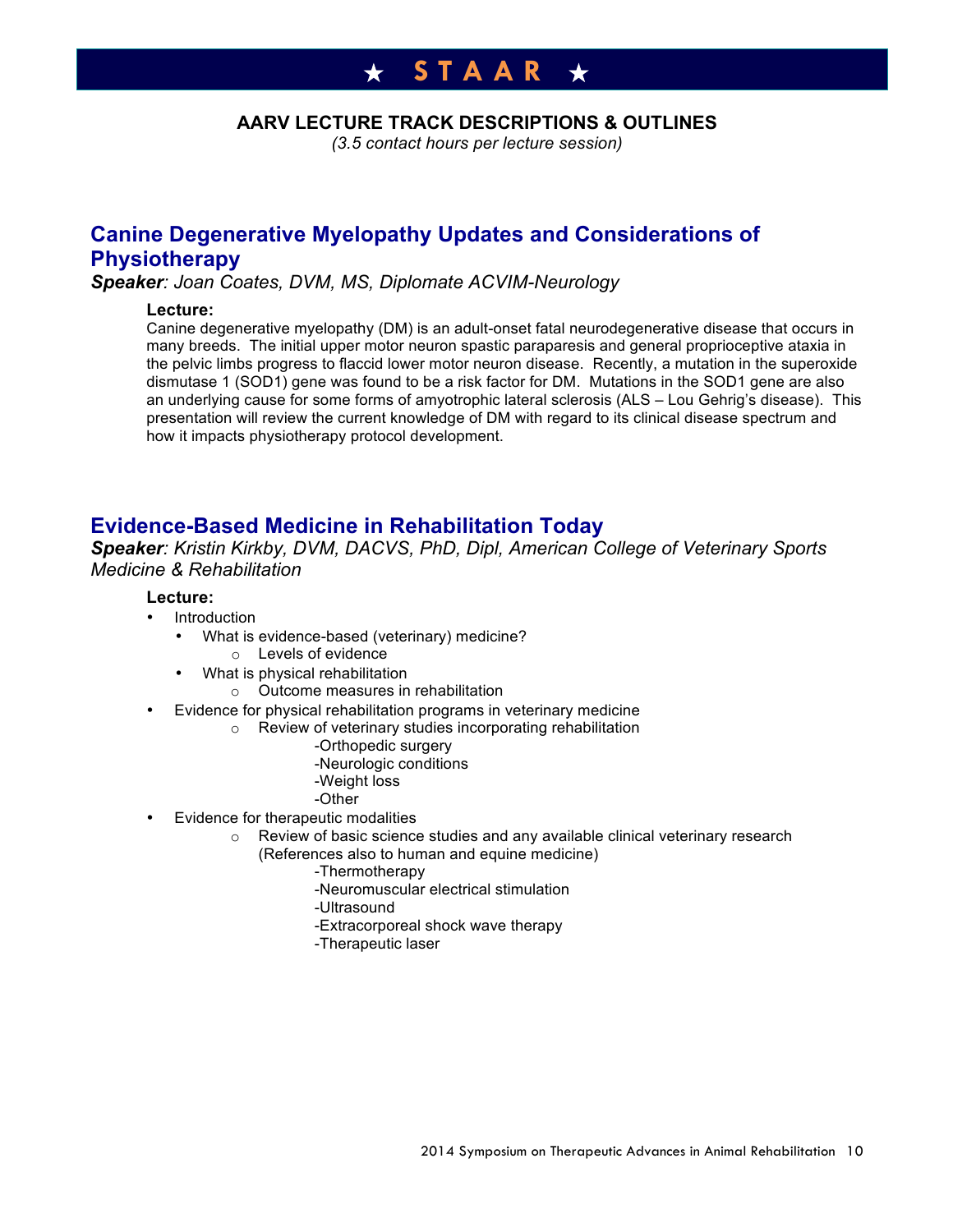# **Rehabilitation in the 21st Century – Manipulating the Neuro Frontier**

*Speaker: Pedro Luis Rivera, DVM Fellow American College of Functional Neurology*

#### **Lecture:**

Rehabilitation is a crucial health care modality necessary to improve conditioning and allowing the patient to return to, or close to "normal" function as possible. To properly and safely provide rehabilitation, the licensed professional not only must understand the neurological consequences of rehabilitation, but most importantly when to stop treatment. By the end of the lecture, the attendees should be able to list and describe some of the neurological consequences of rehabilitation (at the peripheral, segmental, spinal cord, and some suprasegmental areas) and recognize some of the clinical signs / symptoms that would indicate that the patient is reaching peak performance during treatment (avoiding the patient becoming fatigued). Attendees should be able to integrate and describe how the neurological examination can help them determine the modality to use and its frequency.

## **Advancing Rehabilitation Through Research Using Computer Simulation**

*Speaker: Gina Bertocci, PhD PE, Endowed Chair, Biomechanics*

#### **Lecture:**

Cranial cruciate ligament (CrCL) deficiency is one of the most common canine orthopedic injuries, having an economic impact of more than \$1 billion in the United States in 2003. CrCL deficiency has a prevalence of 2.55% across all breeds and is most prevalent in Newfoundlands (8.9%), Rottweilers (8.3%), and Labrador Retrievers (5.8%). Despite such high prevalence, CrCL deficiency is still poorly understood and is thought to be due to degradation and not the result of trauma. Surgical intervention is often employed to stabilize the CrCL-deficient stifle, but no single surgical procedure is conclusively supported to suggest long-term success, osteoarthritis prevention or superiority. We developed a canine pelvic limb 3D computer simulation model of walking to gain an improved understanding of stifle biomechanics, as well as factors that may predispose dogs to CrCL rupture. This model allows noninvasive visualization and analysis of stifle biomechanics, simulates the intact and CrCL-deficient stifle, and was utilized to investigate anatomical characteristics and biomechanical parameters such as ligament stiffness and tibial plateau angle to gain an understanding of their role in CrCL deficiency.

Our computer model was based on a healthy male Golden Retriever with no orthopedic or neurologic diseases. A pelvic limb computed tomography (CT) scan was conducted to obtain anatomical geometry, and gait was recorded using a motion capture system and force platform. The computer model was developed in computer-aided engineering software and included canine-specific bone geometry, ligaments, muscles and ground reaction forces. Model simulation of the stance phase of walking was used to evaluate loads placed on stifle ligaments, translation and rotation of the tibia relative to the femur, and contact forces between the femur and menisci in both the intact and deficient stifle.

Commonly employed surgical procedures (tibial plateau leveling osteotomy (TPLO), tibial tuberosity advancement (TTA), lateral femoro-tibial suture stabilization (LFTS) and TightRope<sup>IM</sup> stabilization (TR)) were implemented in the model through collaboration with a veterinary orthopedic surgeon to evaluate the ability of procedures to restore normal, CrCL-intact stifle biomechanics. Ligament loads, along with translation and rotation of the tibia relative to the femur and meniscal loads were evaluated across surgical procedures.

Finally, stifle orthoses offer an alternative to surgical intervention, especially in patients that are poor anesthesia candidates with significant co-morbidities, that are of advanced age or whose owners lack the financial means for more costly surgery. We have implemented a customized stifle orthosis in our computer model to investigate associated stifle biomechanics. We compared stifle biomechanics during gait in a CrCL-deficient stifle with and without an orthosis to a CrCL-intact stifle.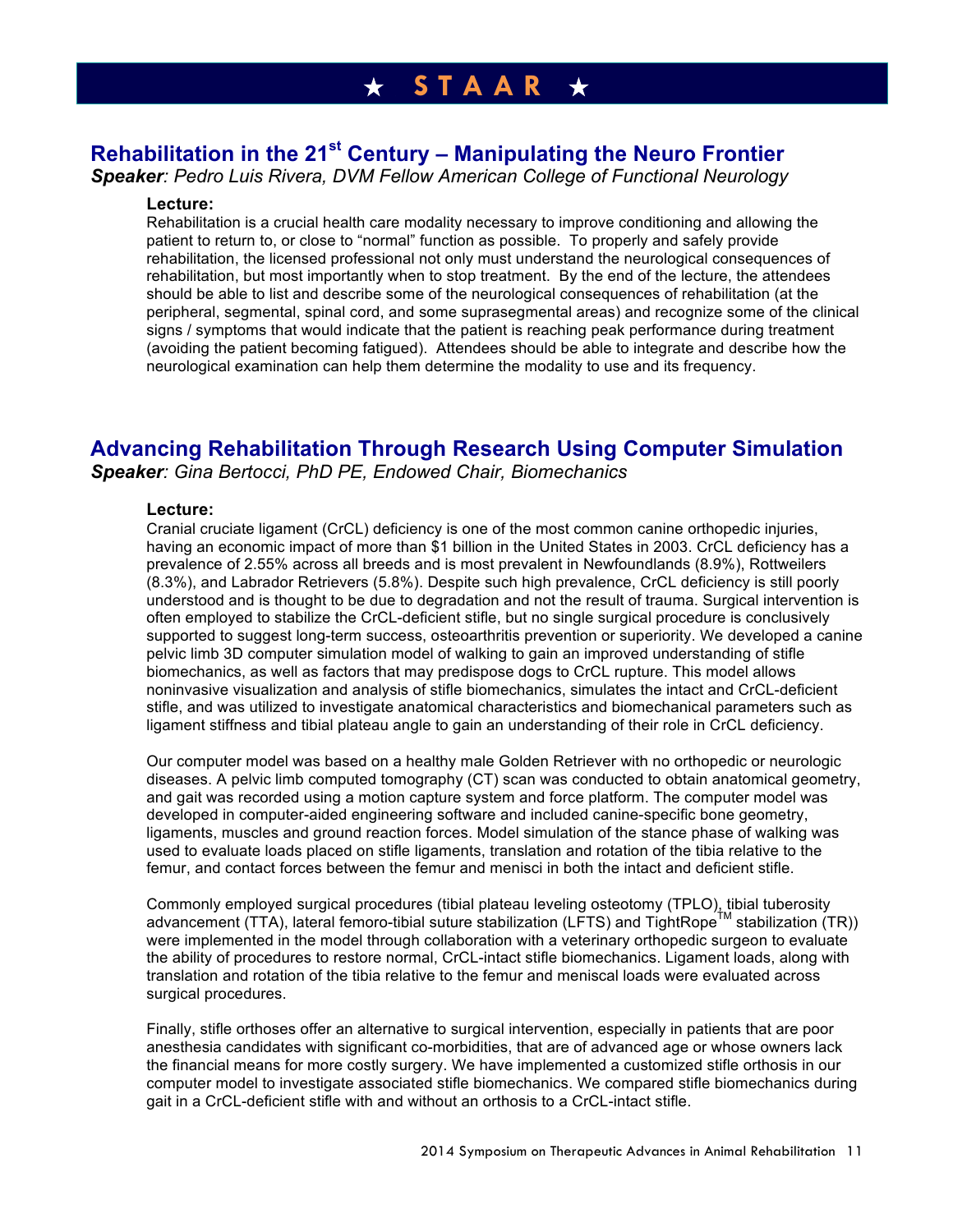## ★ **INSTRUCTORS & SPEAKERS BIOGRAPHIES** ★

### **Ria Acciani, MPT and David Acciani, PT, Advanced Canine Rehabilitation Center, NJ**

Ria and David Acciani both hold graduate degrees in Physical Therapy. They are licensed physical therapists with over 20 years experience in human therapy, and have specialized in canine rehabilitation for more than 12 years. They own and operate *Advanced Canine Rehabilitation* (ACR), a practice that focuses on the evaluation and rehabilitation of performance and sporting dogs. They also provide instructional seminars for handlers and their dogs on a variety of topics such as "Canine Stretching", "Strength and Conditioning", and "Structure Evaluation for the Canine Athlete". Ria and David are rehabilitation consultants for Dr. Sherman Canapp and the VOSM group, and have established the rehabilitation protocol for various shoulder and elbow conditions. They have published several articles in *Veterinary Surgery* and *Clean Run*, and have presented at the *International Rehabilitation Symposium* in 2008 and 2010. Topics included shoulder and elbow rehabilitation, and modalities. They also instructed at the *Symposium on Therapeutic Advances in Animal Rehabilitation* continuing education workshops in 2010, 2011, 2012, and 2013. Ria and David travel extensively to many regional, national, and international dog competitions, and work with top-level competitors. Ria was selected as Official Therapist for the IFCS US Agility Team, and traveled to Bristol, England with them in 2010. Both Ria and David returned to England with the Team in 2011, South Africa in 2012, and Spain in 2013.

#### **Gina Bertocci, PhD PE, Professor, Bioengineering, Endowed Chair, Biomechanics, University of Louisville, KY**

Dr. Bertocci earned her BS and MS degrees in Mechanical Engineering and her PhD in Bioengineering from the University of Pittsburgh. She is a Licensed Professional Engineer. Dr. Bertocci is a Professor in the Bioengineering Department and holds the Endowed Chair position in Biomechanics at the University of Louisville. She is also the Director of the Injury Risk Assessment and Prevention Laboratory. Dr. Bertocci is a Fellow of the American Institute for Medical and Biological Engineering. She has published over 60 peerreviewed journal papers and 125 conference proceedings, and has 2 issued patents.

Dr. Bertocci's research interests include rehabilitation, assistive technology, and biomechanics as they apply to both humans and dogs. NIH, NIJ, NIDRR, CDC, Paralyzed Veterans of America, and the AKC-Canine Health Foundation have funded her research. Dr. Bertocci's injury biomechanics research has focused on the application of engineering technologies in the early diagnosis and detection of physical child abuse. Her research in the field of rehabilitation engineering has been incorporated into both national and international wheelchair safety standards. Dr. Bertocci's rehabilitation research has also included the development of technologies to prevent secondary complications, such as pressure ulcers, associated with mobility impairments to advance the quality of life for humans and animals with disabilities. Funding from the AKC Canine Health Foundation has allowed Gina to combine her life-long passion for animals with her expertise in biomechanics to investigate orthopedic conditions affecting the canine stifle joint, along with surgical techniques and orthoses designed to stabilize the stifle using computer simulation modeling.

#### **Ilaria Borghese, MS, MA, OT, President, Thera-Paw, Inc, NJ**

Ilaria obtained her MS in Neuroscience from the University of Connecticut and her MA in Occupational Therapy from New York University. From 1990-1993, she was Clinical Coordinator of the Brain Research Center of Children's Hospital in Washington, DC, assessing new drug treatments for children with Autism. She continued her research at Yale University School of Medicine, and published several papers on her studies in children.

Ilaria has a special interest in Greyhound dogs and their specific medical conditions. She has lectured and written articles on paw-related issues in ex-racing Greyhounds and, in conjunction with Auburn University and Dr. Steve Swaim, has conducted one of the largest epidemiological studies on the breed.

Ilaria used her research and therapy skills to work with canine patients, and in 2001 started *Thera-Paw, Inc*., a company that develops, manufactures, and distributes braces, soft orthoses, mobility aids, and other assistive products for animals with special needs. Working closely with animal practitioners, Ilaria spends her time designing and fabricating these devices and developing novel approaches to custom splinting and bracing. She created the *Introduction to Splinting in Veterinary Medicine* CD-ROM, an instructional guide to splinting small animals using low-temperature thermoplastics, which can be viewed at www.jorvet.com/video-tutorials/.

Ilaria has taught workshops on splinting and bracing throughout the US, Canada, and Europe, and has contributed to the 2013 publication *Canine Sports Medicine and Rehabilitation* (J. Wiley & Sons). In 2010, Ilaria and *Thera-Paw* organized and hosted the first *Symposium on Therapeutic Advances in Animal RehabilitatIon (STAAR).* This program will be hosting its  $5<sup>th</sup>$  Conference in 2014.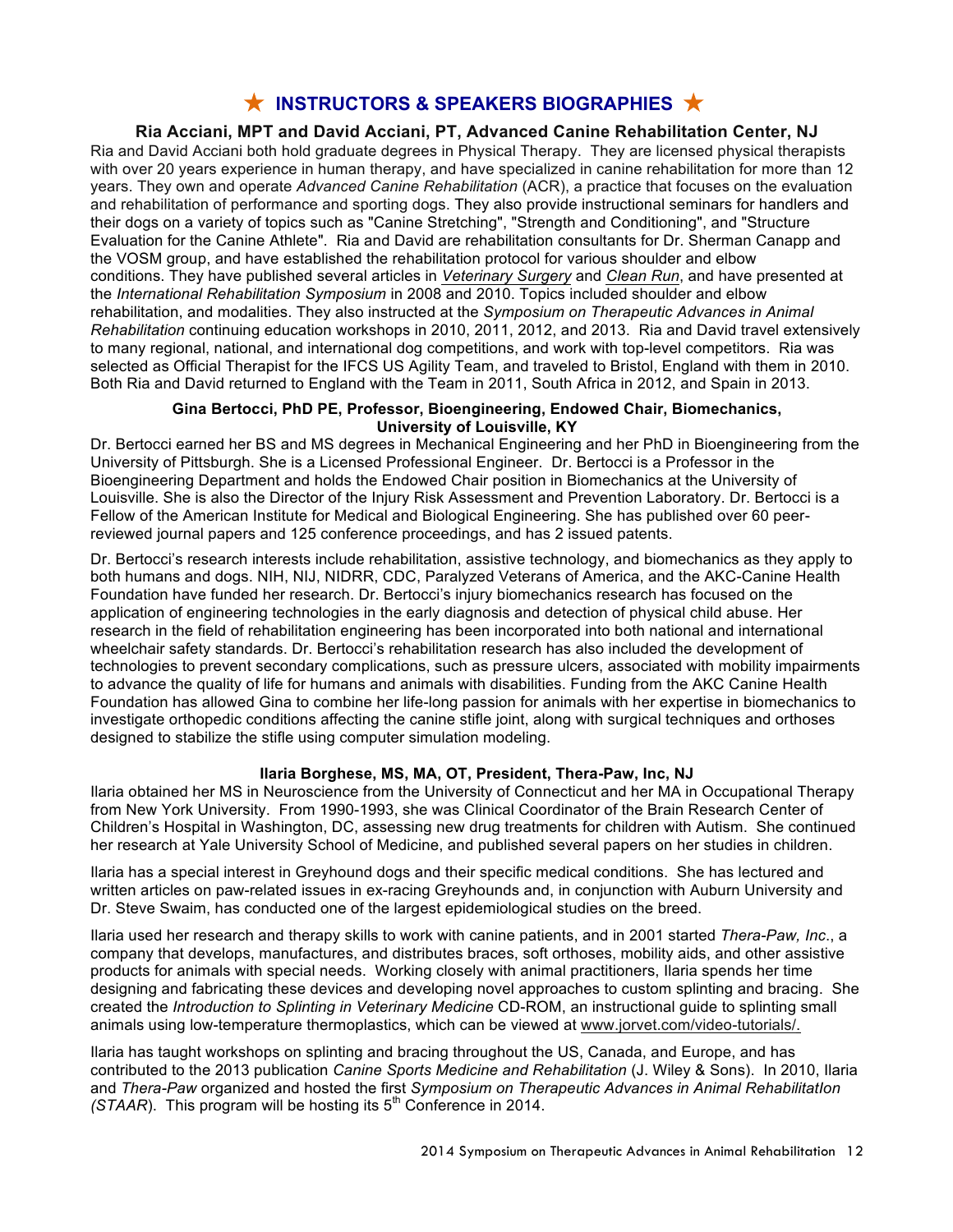#### **Joan R. Coates DVM, MS, Diplomate ACVIM (Neurology), Dept. of Veterinary Medicine and Surgery College of Veterinary Medicine, University of Missouri**

Dr. Joan Coates is a Full Professor in the Department of Veterinary Medicine and Surgery at the College of Veterinary Medicine of the University of Missouri. She received her Bachelor's of Science degree in General Agriculture in 1987 and DVM degree in 1990 from the University of Missouri. In 1990-1991, she went on to a small animal rotating internship at Texas A&M University and then from 1991-1994 completed a 3-year neurology and neurosurgery residency at Auburn University where she also completed a Master's of Science degree in Neurosurgery in 1994. Also in 1994, she became board-certified in Veterinary Neurology through the American College of Veterinary Internal Medicine. Since, she has served on the faculty at the University of Georgia from 1994 to 1997 and at Texas A&M University from 1997 to 2003 before returning as a faculty member to the University of Missouri. As a clinical neurologist and neurosurgeon, she is Service Leader for the Neurology and Neurosurgery Service and Co-Director for the Physical Rehabilitation Program at the University of Missouri Veterinary Medical Teaching Hospital. As a researcher, she is a member of the Comparative Neurology Program, which explores the inherited developmental and degenerative diseases of the nervous system and is involved with translational research for treatment of neurodegenerative diseases. Her main area of research focus involves the study of canine degenerative myelopathy as a disease model for translation of therapeutic strategies to amyotrophic lateral sclerosis.

### **Laurie Edge-Hughes, BScPT, MAnimSt(Animal Physio),CAFCI, CCRT The Canine Fitness Centre Ltd., Alberta, Canada**

Laurie obtained her degree in Physical Therapy (BScPT) from the University of Alberta in 1993. Following graduation, she worked in the intensive care unit at the Foothills Hospital (Calgary, AB) before practicing at a private physiotherapy clinic (Cochrane, AB). Her broad post-graduate education has been in the field of human and canine orthopaedics, including advanced assessment and treatment in spinal and extremity neuromusculoskeletal conditions, postural stabilization, dynamic muscular stabilization, adverse neural tissue tension assessment and treatment, and osteopathic therapeutic techniques (i.e. muscle energy, craniosacral therapy, and functional indirect therapy). Laurie received her certification in medical acupuncture from the Acupuncture Foundation of Canada Institute. She also obtained special dispensation to practice spinal manipulations in the province of Alberta.

Laurie has always demonstrated particular interest in the field of animal physiotherapy. Early on in her career, she completed numerous courses offered by the Canadian Horse and Animal Physical Therapists Association (CHAP) in this field. She initiated her practice with animals in 1993, integrating her skills and knowledge in physical therapy and rehabilitation in humans with her passion for animals. Laurie founded Four Leg Rehabilitation Therapy (Cochrane, AB) in 1997, where she provided physical therapy services to animals and their owners in the greater Calgary area. Laurie currently practices animal physical therapy at The Canine Fitness Centre Ltd. (Calgary, AB), a facility she established in 2004 in partnership with Dr. Amalia Rossi Campos MVZ, MSc and Dr. Manuel Campos, MVZ, MSc, PhD.

Other accomplishments in Laurie's professional career include holding executive positions within CHAP since its inception. This association, which Laurie now chairs, is currently known as the Animal Rehab Division (ARD) of the Canadian Physiotherapy Association. Laurie has been very much at the forefront of the field of canine physical therapy, and taught the first courses in this field in Canada (1999), the United States (1999) and Australia (2001). She has created the curricula for the Canadian Diploma in Canine Rehabilitation for the Animal Rehab Division. Laurie also lectures with the Canine Rehabilitation Institute (CRI) in the USA, a canine physical therapy and rehabilitation certification program for veterinarians, physical therapists, veterinary technicians, and physical therapy assistants. Laurie holds a certification in Canine Rehabilitation Therapy (CCRT) from the same institute. Laurie has been an invited lecturer at the Second, Third, Fourth, and Fifth International Symposia on Physical Therapy and Rehabilitation in Veterinary Medicine as well as at the Second and Third Annual Conference on Veterinary Physiotherapy at the Royal Veterinary College (London, England). Laurie is a guest lecturer for the continuing professional development program at the Royal Veterinary College (London, England), the Association of Chartered Physiotherapists in Animal Therapy (England), the Australian Animal Physiotherapy Group, the Animal Physiotherapy Group of South Africa, The Animal Rehab Special Interest Group of the USA and in 2005 & 2006 was a clinical tutor for the Master in Animal Studies in Animal Physiotherapy program at the University of Queensland (Brisbane, Australia). In 2006, Laurie received her Master in Animal Studies (Animal Physiotherapy) degree from the University of Queensland, Australia. Laurie has lectured at several physical therapy and veterinary medicine conferences, is a case examiner for the International Veterinary Association of Pain Management, and is a guest clinical skills instructor for the University of Calgary, Faculty of Veterinary Medicine.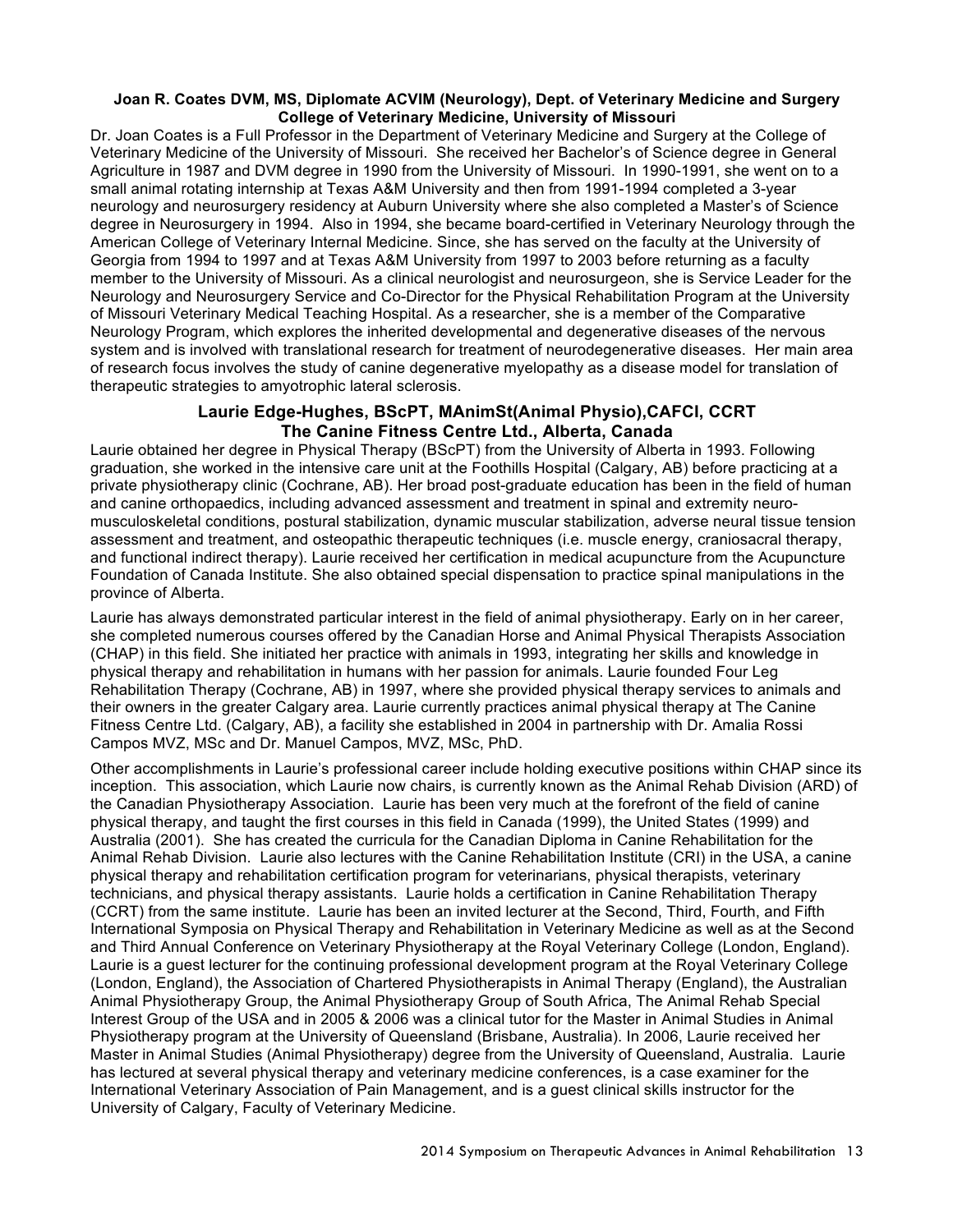### **Kristin Kirkby Shaw, DVM, PhD, Diplomate ACVS, Diplomate ACVSMR Novartis Animal Health, Northwest District**

Dr. Kristin Kirkby Shaw is a Senior Professional Services Veterinarian with Novartis Animal Health. Prior to joining Novartis, she practiced as a small animal surgeon and rehabilitation therapist at Seattle Veterinary Specialists for 3 years and The University of Florida Veterinary Medical Center for 6 years. Dr. Kirkby Shaw received her DVM from the University of Florida in 2003 and completed a small animal surgery residency at the University of Florida. In 2008, she became a Diplomate of the American College of Veterinary Surgeons and a Diplomate of the American College of Veterinary Sports Medicine and Rehabilitation in 2013.

Dr. Kirkby Shaw is an instructor for the Canine Rehabilitation Institute, has been a regular speaker at NAVC and other national and international conferences, and has authored numerous journal articles and textbook chapters. She lives in Seattle with her husband, Aaron, and two dogs.

### **Lin McGonagle, MSPT, LVT, Animal Performance & Therapy Center, NY**

Ms. Lin McGonagle earned a Bachelor's degree in Animal Science from Cornell University, a Master's degree in Physical Therapy from Acadia University, an Associates degree from SUNY Delhi in the Veterinary Technician program, and is a licensed Wildlife Rehabilitator. She acquired specialized training in animal physical therapy from programs in the US, Canada, and the Netherlands. Ms McGonagle has 28 years of experience in human medicine in acute care, pediatrics, and home health. She has combined her passion for physical therapy and animals to provide services to performance dogs and horses for over 15 years.

Ms. McGonagle was a founding member and first President of the Animal Physical Therapy Association (APTA) Special Interest Group under the Orthopaedic Section of the American Physical Therapy Association. She has served on the executive board and helped coordinate educational programming for the International Association of Veterinary Rehabilitation and Physical Therapy. Ms. McGonagle currently represents the United States on the international Board for the APTA Special Interest Group within the World Confederation of Physical Therapy.

Ms. McGonagle owns Animal Performance & Therapy Center (APTC), a private practice focusing on canine sports medicine and rehabilitation. APTC provides comprehensive rehabilitation, conditioning, return to sport and injury prevention programs. The hydrotherapy services feature a FERNO underwater treadmill and heated indoor swimming pool. The coverall arena is used for evaluation, seminars, training classes and events. The fenced outdoor training field, walking paths and pond add to making the facility unique in the northeast. APTC primarily addresses working dogs competing in agility, obedience, conformation, rally, tracking, hunt tests, field trials, and herding.

Ms. McGonagle has contributed to several periodicals relating to animal physical therapy as well as the following books: *Animal Physical Therapy Resource Manual*, *Small Animal Surgery Secrets*, and *Canine Rehabilitation and Physical Therapy.* She has presented at veterinary and physical therapy conferences on animal rehabilitation including the International Symposium for Rehabilitation and Physical Therapy in Veterinary Medicine, Tufts Animal Expo, APTA Combined Sections, NYSVTA, and Cornell University College of Veterinary Medicine. Her most recent work, *Accelerate Caine Performance Through Conditioning*, written in collaboration with Lin Gelbmann, CVT,CCRP, CEST, is due to be published in 2014.

### **Pedro Luis Rivera, DVM, Fellow American College Functional Neurology Healing Oasis Wellness Center, Sturtevant, WI**

Dr. Rivera graduated from Purdue University 1986. After three years in Puerto Rico as the sub-director of the Veterinary Diagnostic Laboratory, he moved back to the US. In 1992, he and his wife, Michelle, opened a holistic veterinary practice providing massage and rehabilitation, spinal manipulation, acupuncture, and herbs and nutraceuticals as the primary modes of treatment.

In 1998, Dr. Rivera and Michelle opened the *Healing Oasis Wellness Center*, the first state-approved school providing post-graduate state-approved certification programs in Veterinary Massage and Rehabilitation and Veterinary Spinal Manipulative Therapy. In 2008, the *Healing Oasis Wellness Center* became the first private school accredited under the US Department of Education to provide these Therapy Programs. In 2011, the *Healing Oasis Wellness Center* became approved by the Veterans Affairs Office to provide training and certification to military personnel who fulfill their admission criteria.